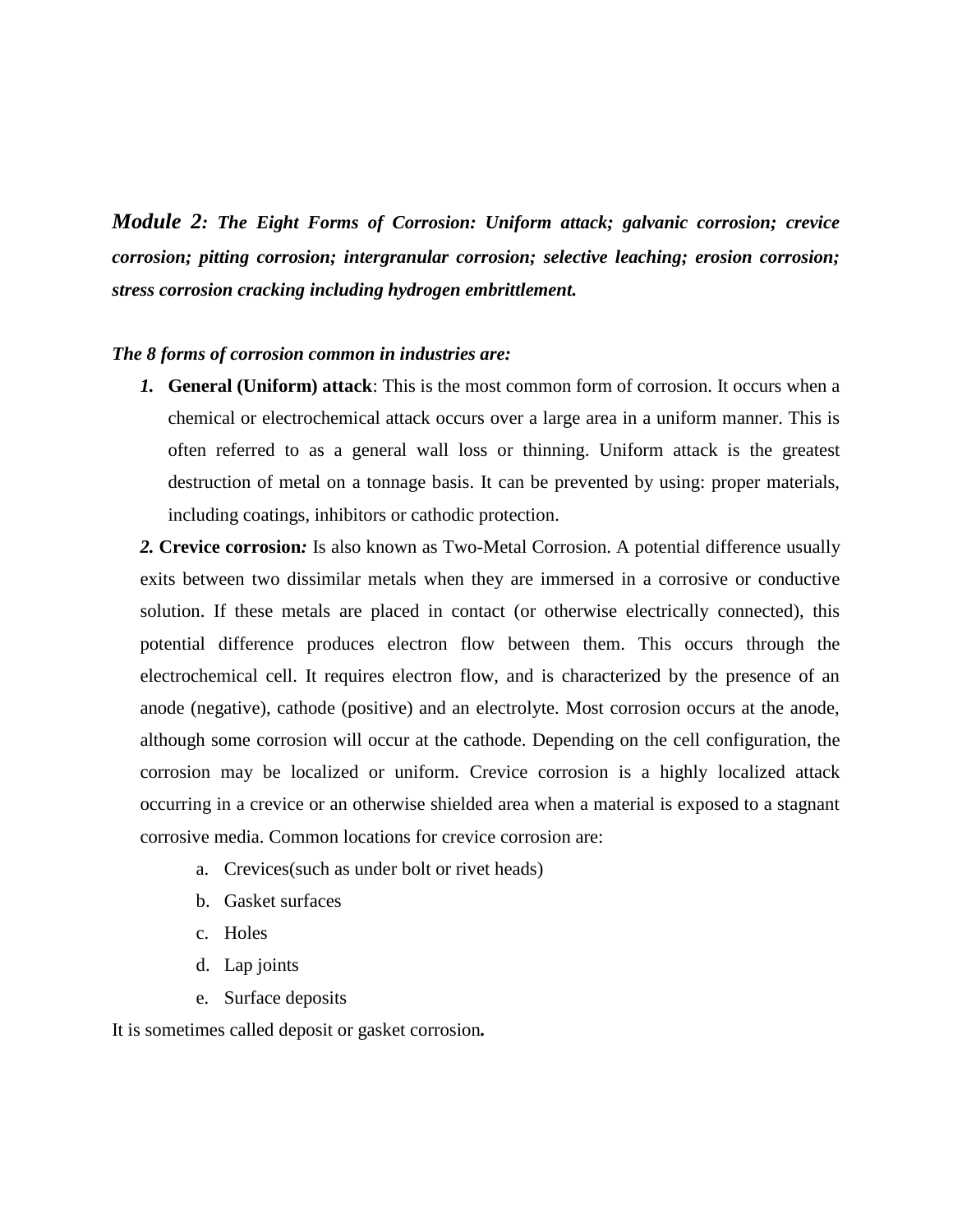*3.***Galvanic corrosion:** is an electrochemical process in which one metal corrodes prefentially to another when both metals are in electrical contact in the presence of an electrolyte.

*4. Pitting corrosion:* Is a form of extremely localized attack that results in holes in the metal. A highly localized corrosion attack that results in holes is referred to as pitting. Pits may be isolated or localized and of virtually any configuration. They occur at defects or imperfections in a protective or passive film. It is a form of corrosion difficult ot predict by laboratory test.

*5. Intergranular corrosion; is* a common form of attack on alloys but occurs rarely in pure metals. The attack is usually caused by impurities at the grain boundaries, enrichment of one of the alloying elements or depletion of one of these elements in the grain- boundary areas. All materials, with the exception of amorphous materials (such as plastic), are composed of grains and grain boundaries. Intergranular corrosion occurs when the grain boundaries are attacked in preference to the material matrix. The only difference between this and uniform corrosion is that the grains remain undamaged. Metallographic examination is usually the only way to identify this corrosion mechanism.

*6. Selective leaching:* It is also known as dealloying*:* This is the removal of one element from a solid alloy by corrosion processes. The most common example is the selective removal of zinc in brass alloys (denizencification). Most materials are made up of a combination of several elements. Dealloying occurs when one of the elements is removed from the metal matrix, leaving an altered residual structure. It is commonly identifiable by a color change or a drastic change in mechanical strength.

*7. Erosion corrosion;* is used to describe the increased rate of attack caused by a combination of erosion and corrosion. If a fluid stream contains suspended particles, or where there is high velocity or turbulence, erosion will tend to remove the products of corrosion and any protective film and the rate of attack will be markedly increased. For example: plastics inserts are used to prevent erosion –corrosion at the inlet to heat-exchanger tubes.

*8. Stress corrosion cracking including hydrogen embrittlement;* Stress corrosion cracking refers to cracking caused by the simultaneous presence of tensile stress and a specific corrosive medium. Many investigators have classified all cracking failures occurring in corrosive medium as stress corrosion cracking, including hygrogen embrittlement. However, these two types of cracking failures respond differently to environmental variables. To illustrate, cathodic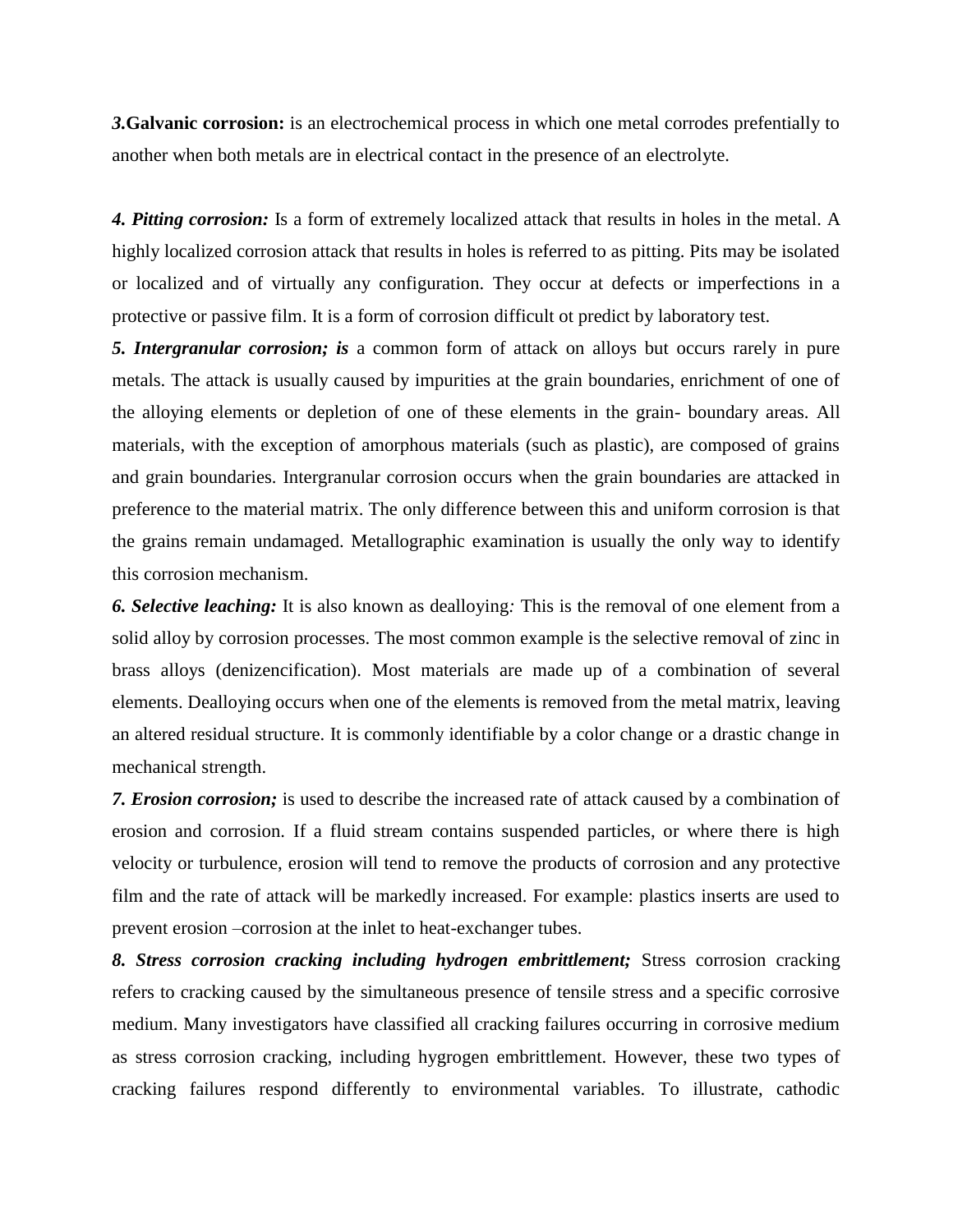protection is an effective method for preventing stress-corrosion cracking whereas it rapidly accelerates hydrogen–embrittlement effects. Hence, the importance of considering stresscorrosion cracking and hydrogen embrittlement as separate phenomena is obvious.

## **Environmental corrosion cracking is also known as** *Stress corrosion cracking including hydrogen embrittlement;*

- **i. Stress Corrosion Cracking**: occurs when a material is exposed to a corrosive media while a force (stress) or pressure is applied. The material usually remains undamaged with the exception of cracks that grow through the material matrix. These cracks are usually very fine, visible only under microscopic conditions, but often network through the material, ultimately causing failure.
- **ii. Hydrogen-Induced Cracking (HIC) and Sulfide Stress Cracking (SSC)**

Hydrogen-induced cracking results from the combined action of a tensile stress and hydrogen in the metal. It results in the brittle failure of otherwise ductile materials when exposed to an environment where hydrogen can enter the metal. Sulfide stress cracking is a type of HIC in which sulfide is the primary poison for the hydrogen evolution. SSC of medium-strength steels has been a continuing source of trouble in oil fields.

**iii.** Liquid Metal Embrittlement (LME): This is defined as the decrease in strength or ductility of a metal or alloy as a result of contact with a liquid metal. Unlike fracture by SSC, cracking begins immediately upon the application of stress if the liquid metal has wetted the solid material.

**Biological Corrosion**: In itself, biological corrosion is not a mechanism but a cause. The presence of microorganisms can lead to any of the above mechanisms occurring. Corrosion caused by microorganisms is usually indistinguishable from other sources; it is often determined by sampling the process condition for evidence of microbiological activity.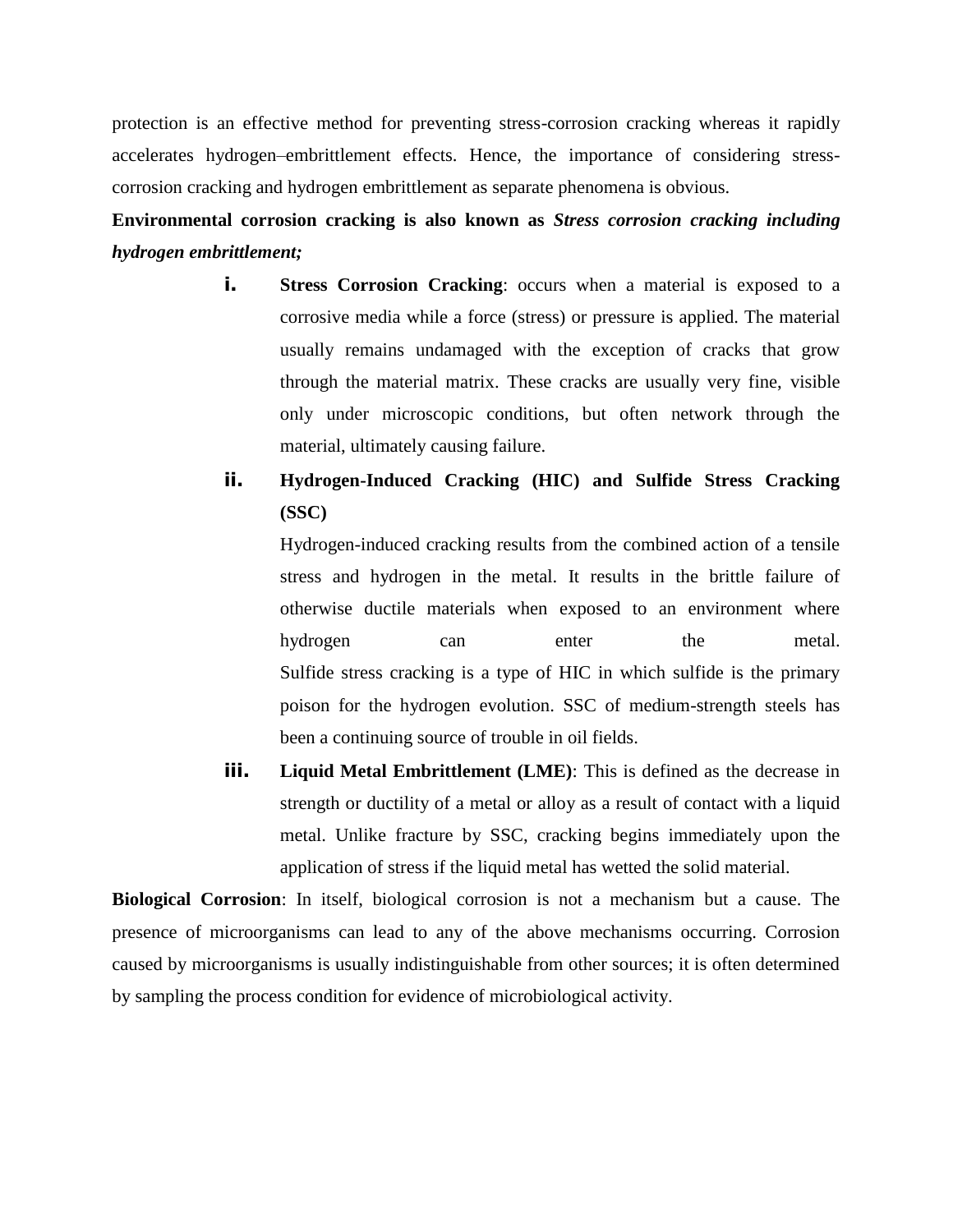List of the various types of corrosion.



## **Corrosion Causes and Treatment in Plumbing**

Corrosion of home plumbing and fixtures has been estimated to cost the public hundreds of millions of dollars per year. Lead and cadmium, both toxic metals, occur in tap water almost solely due to corrosion. Three other metals, usually found in high concentrations due to corrosion of piping systems are copper, iron, and zinc. Copper causes blue staining and imparts a metallic bitter taste. Iron corrosion causes reddish or brown water and also imparts a metallic taste. Zinc corrosion does not usually discolor the water, but can also cause a metallic taste. All waters are corrosive to some degree, and water"s corrosive character depends on its physical and chemical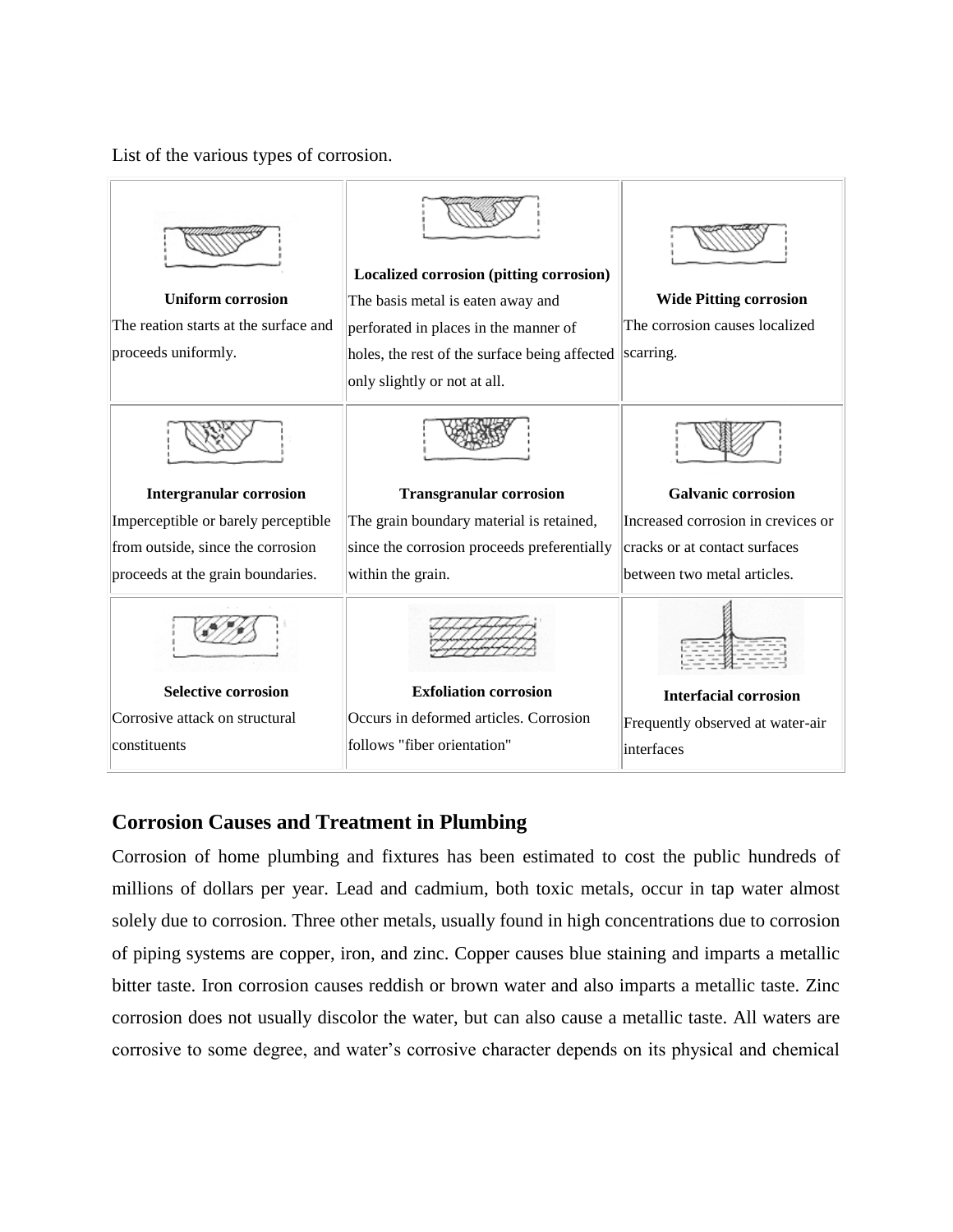constituents. The type of material the water comes in contact with also affects the "corrosivity". For instance, water that may corrode iron pipe may not be as corrosive to copper pipe.

In our area, the most common causes of corrosion of plumbing systems on municipally treated water are from "electrolysis" or electrically induced corrosion. This is often due to improper grounding of electrical systems to water pipes, or by the creation **of "galvanic corrosion cells" in home systems due to the dual use of iron and copper piping** in the same system. This "electrically-induced" corrosion is aggravated by waters high in total dissolved solids, making the water more conductive.

On private water systems, the most common cause of corrosion is from low pH (less than 7.0) waters. Often these waters are of high quality and are low in buffering calcium minerals, but are high in dissolved carbon-dioxide gas, which can cause the low pH or acidity. Treatment is accomplished by neutralizing the water with the use of an automatic neutralizer. These water filter tanks are filled with a blend of calcium and magnesium carbonates made from naturally occurring minerals, which dissolve into the water, making it less corrosive. Other methods commonly used are pH adjustment by injecting soda ash or a sodium hydroxide solution into the water upstream of a holding or retention tank.

### **Concrete Spalling in Buildings**

Nowadays; it's hard not to notice the prevalence of reinforced concrete as a structural material in constructions; majorly in buildings. From the humble foundation slab for a domestic dwelling to the column members used in cityscape skylines, you will not find a building without some form of concrete. With reinforced concrete and indeed all structural materials, it is important to be able to identify and rectify any material defects that may affect the structural integrity of the building.

#### *How does spalling happens?*

Concrete spalling or 'concrete cancer' as it is known colloquially, is an extremely common yet potentially dangerous issue that arises within reinforced concrete. The basic definition of 'concrete cancer' terms and how it can compromise the structure includes issues such as:-

Water Ingress - Water entering the concrete element due to cracking in the concrete or break down of a waterproof membrane;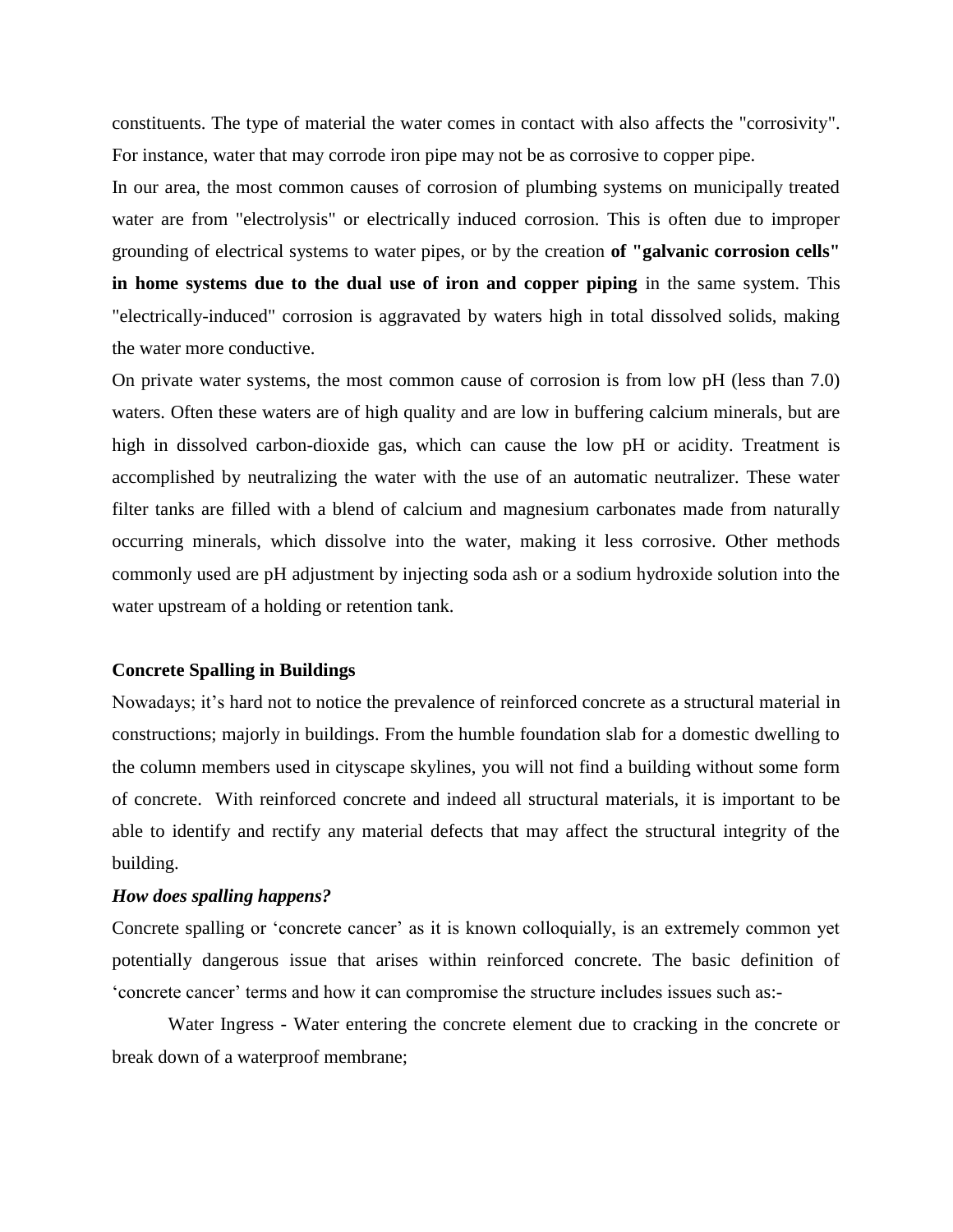Chloride Contamination – In aggressive high chloride environments, chloride ions diffuse through the concrete causing de-passivation (reduction in alkalinity) in the protecting concrete and set up a more acidic zone, leading to accelerated corrosion. This occurs in an exposed salt laden surf environment or where Magnesite topping has been used;

Concrete Cover - A lack of concrete cover from the exposed surface to the reinforcement due to bad design or poor building practices;

Carbonation – This occurs due to the ingress of carbon dioxide from the atmosphere into the concrete reacting with the cement and lowering the concentration of hydroxide ions, (OH–). This reduces the pH value, creating a less alkaline environment and destroying the passivation "film" around the steel reinforcement, leading to increased corrosion potential.

Reinforcement Corrosion - Water penetration through the concrete in the presence of oxygen will corrode (rust) the steel reinforcing bars. The steel reinforcement bar can then expand up to four (4) times as the parent metal is "eaten away";

*Concrete Spalling* - The corrosion expansion of the reinforcement bar induces high localised stresses on the encasing concrete, causing significant cracking and de-bonding of the steel reinforcement. A loss of structural integrity and capacity results.

### *Why is Concrete Spalling bad?*

Concrete surrounding the steel reinforcement cracks at the surface and de-bonds due to the expansion of the reinforcing bar. The first signs are localised cracks in the concrete at the surface in the line over the steel reinforcing bar.

Cracking and spalling concrete become dislocated and create a serious safety risk hazard, as loose concrete may fall onto passers-by and property below.

If unattended, the steel corrosion will escalate and spread relatively quickly through the full cross section and length of the reinforcement bars, comprising the building's structural integrity.

# *How can you tell whether your building's concrete is spalling? There are numerous tell-tale signs that should indicate to the wary property owner if their property is being affected.*

Is your property near a coastal environment?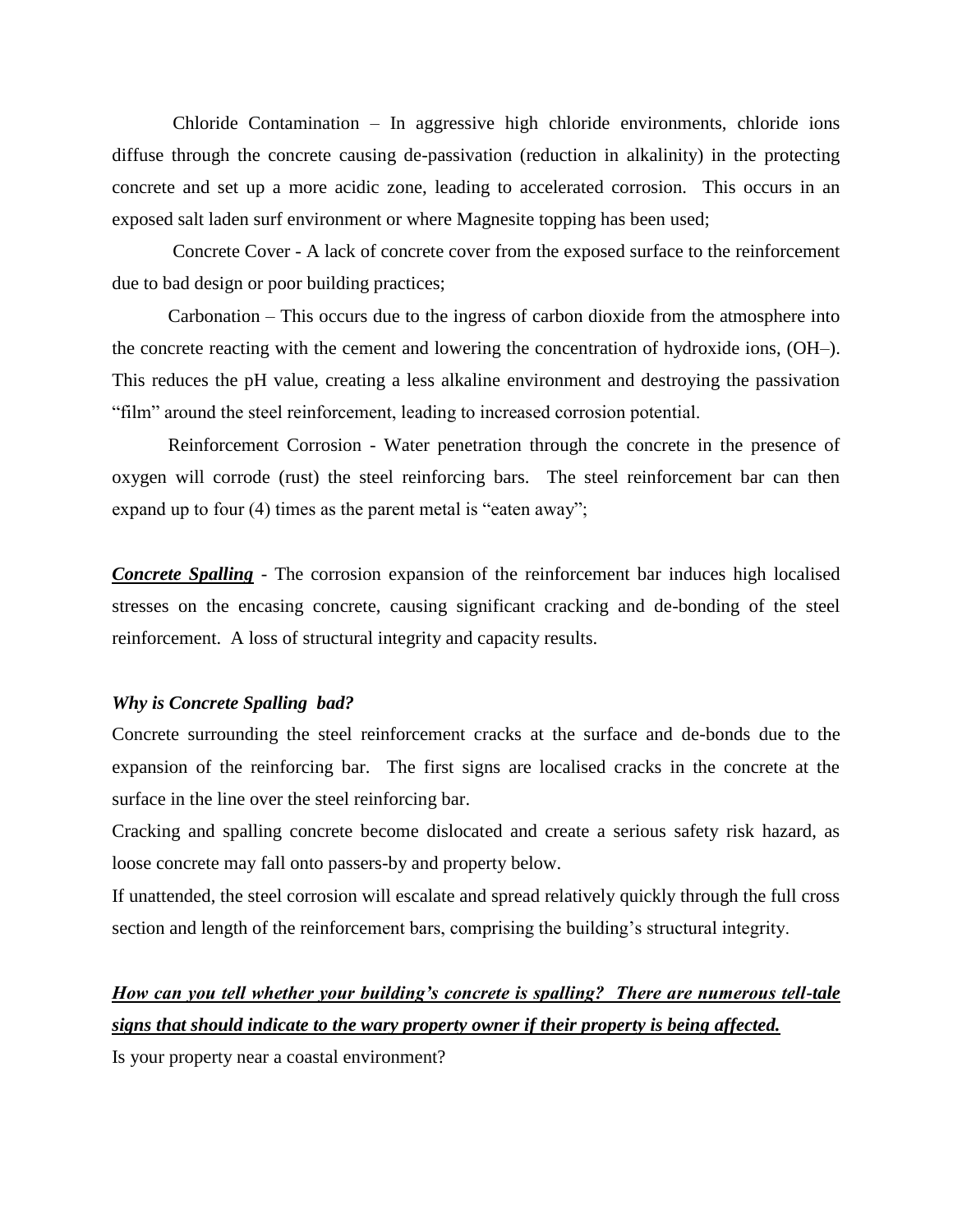It is likely that the prolonged exposure to airborne salts will accelerate the rate of concrete spalling to your structure.

Is it in existence for over a decade?

Early 60's and 1970s' Magnesite (expanded woodchip), chloride-ion rich topping, were used extensively in the 1960's and 1970's as an acoustic levelling compound over concrete floors. Construction during these times also used a more porous concrete and generally had inadequate concrete covers to the reinforcement. The reinforcement corrosion occurs when chlorides are liberated from the magnesite topping by moisture and then migrate into the concrete. The moisture source can be water ingress from a balcony, a window, an external cavity wall or flow from an internal wet area such as a bathroom, laundry or even kitchen. We have also evidence that the carpet at an entry door, where an occupant brushes their shoes can provide a sufficient water source. The observation of a lifting or crumbling under a carpet or vinyl may be pointing to a prolonged time of concealed concrete cancer.

Cracking and spalling concrete and rust staining to exposed concrete slab soffits or edges? Most likely concrete spalling has already begun. A simple test is to scratch or tap a coin over the affected area: if the sound heard is a hollow "drummy" sound, then most likely the concrete has already been affected and there is rusting reinforcement.

## Concrete Spalling (How to Repair)?

We at Partridge understand the causes and insidious nature of concrete spalling and the risk that it poses to your overall structure. Unfortunately concrete spalling will only get worse the longer it is not dealt with. A 'do nothing' approach is not a cost-effective option with concrete spalling if left long enough, and compromising the overall structural integrity of the building.

# **When concrete cancer is observed it is likely the concrete is already damaged and the reinforcement rusting.**

The **most critical issue is** to identify the cause of the spalling. At Partridge we know that the rectification of the spalled concrete is only half of the issue and our experienced remedial team take the time with each individual situation to identify and rectify the cause of the concrete spalling as well as the repair.